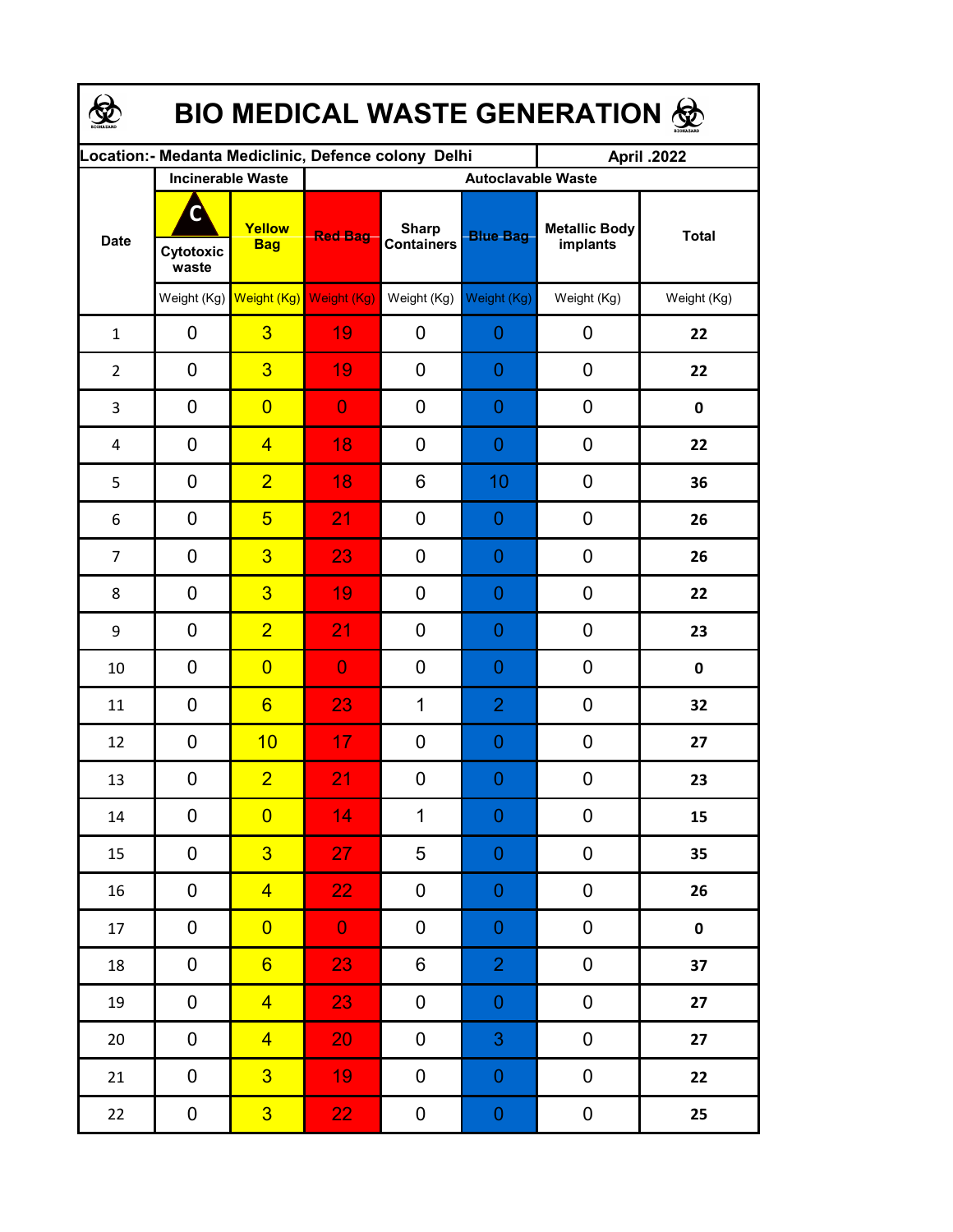| 23           | $\mathbf 0$ | $\overline{4}$  | 21             | $\mathbf 0$      | $\mathbf 0$      | $\mathbf 0$ | 25        |
|--------------|-------------|-----------------|----------------|------------------|------------------|-------------|-----------|
| 24           | $\pmb{0}$   | $\overline{0}$  | $\overline{0}$ | $\pmb{0}$        | $\mathbf 0$      | $\mathbf 0$ | $\pmb{0}$ |
| 25           | $\mathbf 0$ | $\overline{3}$  | 19             | $\overline{2}$   | 10               | $\mathbf 0$ | 34        |
| 26           | $\pmb{0}$   | $\overline{4}$  | 21             | $\boldsymbol{0}$ | $\boldsymbol{0}$ | $\mathbf 0$ | 25        |
| 27           | $\pmb{0}$   | $\overline{3}$  | 18             | 3                | $\mathbf 0$      | $\mathbf 0$ | 24        |
| 28           | $\mathbf 0$ | $\overline{3}$  | 23             | $\mathbf 0$      | $\mathbf 0$      | $\mathbf 0$ | 26        |
| 29           | $\mathbf 0$ | $\overline{3}$  | 21             | $\mathbf 0$      | $\mathbf{0}$     | $\mathbf 0$ | 24        |
| 30           | $\mathbf 0$ | $5\overline{)}$ | 26             | 1                | $\theta$         | $\mathbf 0$ | 32        |
| <b>TOTAL</b> | $\pmb{0}$   | 95              | 538            | 25               | 27               | $\pmb{0}$   | 685       |